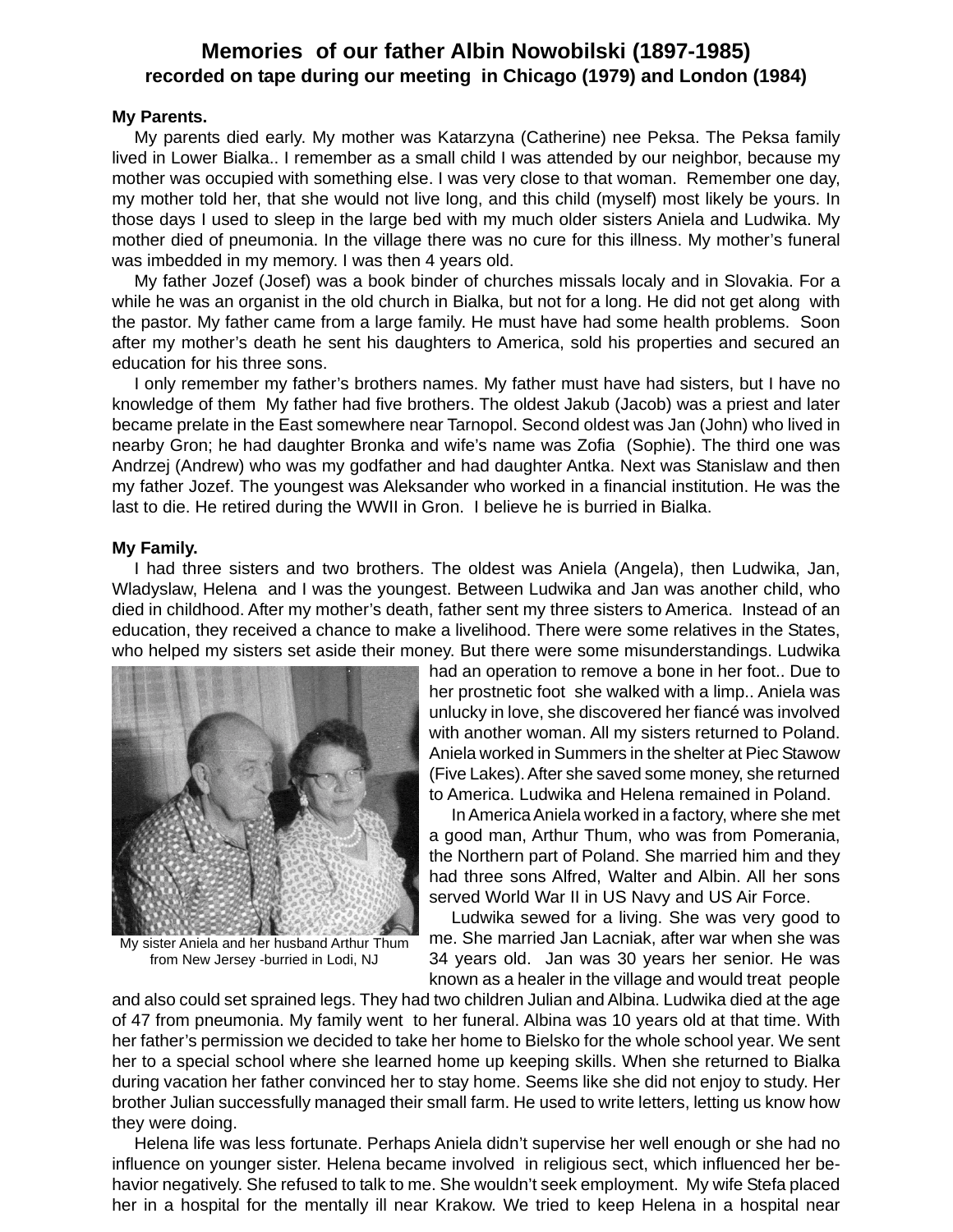Krakow. Because she desperatively wanted to leave that institution, Ludwika took her home without our knowledge. We sent money to Ludwika for Helena's needs. We thought that Ludwika was taking care of her, but later we found that Helena had left. She must have been wandering from place to place throughout Poland. Shortly before the war we found her in Cieszyn. She had given birth to a baby in the hospital. By the time we got there, she was discharged. We lost all trace of Helena and don't know what had happened to her.

# **My youth days**

I attended first grade in Gronkow where my father managed a tavern for one year. Later we moved to Gron, where I attended second and third grade. We lived with my uncle Stanislaw at the end of Kobylarzowka, street where a row of houses led toward the forest. The priest from Bialka had sizable properties which were called Pasieka. there I often went mushroom picking during the early morning.. I picked blackberries in the woods near Biala Spiska. I remember huge cliffs that were at the edge of the forest. I don't recall having tried to climb them. My father died at the age of 50 when I was 8 years old. At that time I moved in with my uncle Andrzej, who was designated as my guardian as designated by my father's will. When my father had sold his properties in Bialka, he set up bank account trusts to provide for his sons' education. As his daughters had previously received money to go to America.

Under supervision of my Uncle Andrzej the money, that was kept for me, was used for my needs. I was exempted from school fees but I had to pay for my lodgings. I completed forth grade in Nowy Targ and went to secondary school there. At the beginning I was lodger in several private homes but later I moved into the school's boarding house. This private housing was managed by school maintenance man.. We used to be invited to various families for dinners. Well off families in the area often treated boys from the boarding house to a meal. This was very helpful. I remember a few Thursday dinners at mayor Rayski's home.. The food there was very good. The town veterinarian, dr. Lucki, also had me to his home for dinner. His son, Stefan was my friend and classmate. This was an interesting family. The father was Ruthenian and the mother Polish. I felt at home there and spent many pleasant evenings with them. Dr. Lucki was talented musically. All of his children played musical instruments. His eldest, Janek, played first violin, Stefan played the second, Michael. played the cello and the daughter Anna played the piano. Dr. Lucki directed his family orchestra. Remember, much later, I visited Mrs. Lucka in Stanislawow with my wife Stefa. Then, I learned that my good friend Stefan Lucki perished just after the war (WWI). He drowned in the Vistula while trying to rescue one of his soldiers.

# **My Scouting**

I joined the boy scout troops that were forming in the territory of the former Austrian partition in Malopolska then referred by the Austrian as Galicja. The scouting movement born in South Africa during the Boer War founded by Baden Powell. The movement spread very quickly throughout Europe and was eagerly adopted by its youth. The administrative center of the Austrian province, Lwow, was the birthplace of the Polish Scouting Movement. Other novel activities adopted by teenagers included football (soccer), an import from England, and skiing from Austrian Alps. The first sports clubs and societies were established in Lwow. I don't remember much of my scouting activities, except for some field games near Nowy Targ or near the gypsy settlement of Kowaniec on the Northern shore of Dunajec. I remember that we used Malkowski's text as our scouting reference. I don't remember working on merit badges, I believe they had not yet been put into practice. There must have been, however, some type of testing to achieve higher scouting levels.

# **The Eastern Legion**

As a 17 year old high school student in Nowy Targ, I vacationed at my sister Ludwika's in Bialka Tatrzanska. At that time, I learned that my best friends had left for Krakow to enlist in the Polish Army. This was the end of July, early August in 1914. At the enlistment center, I was told that they were not accepting recruits into the Polish Legion, but would resume doing so in a month. For a young man, this was too long a wait. At this time a group from the Sokol Club was planning to join the Eastern Legion under the command of General Haller in Lwow. Together with my brother Wladek and our cousin Wladek, we joined this group of hopeful recruits. There were seven of us. All of Nowy Targ came to the railway station to bid farewell to the young volunteers bound for the Polish Army. My memory of this moment is illustrated in a photograph, taken in Lwow, where I was the youngest among my relatives and student friends, most of whom were former boy scouts. My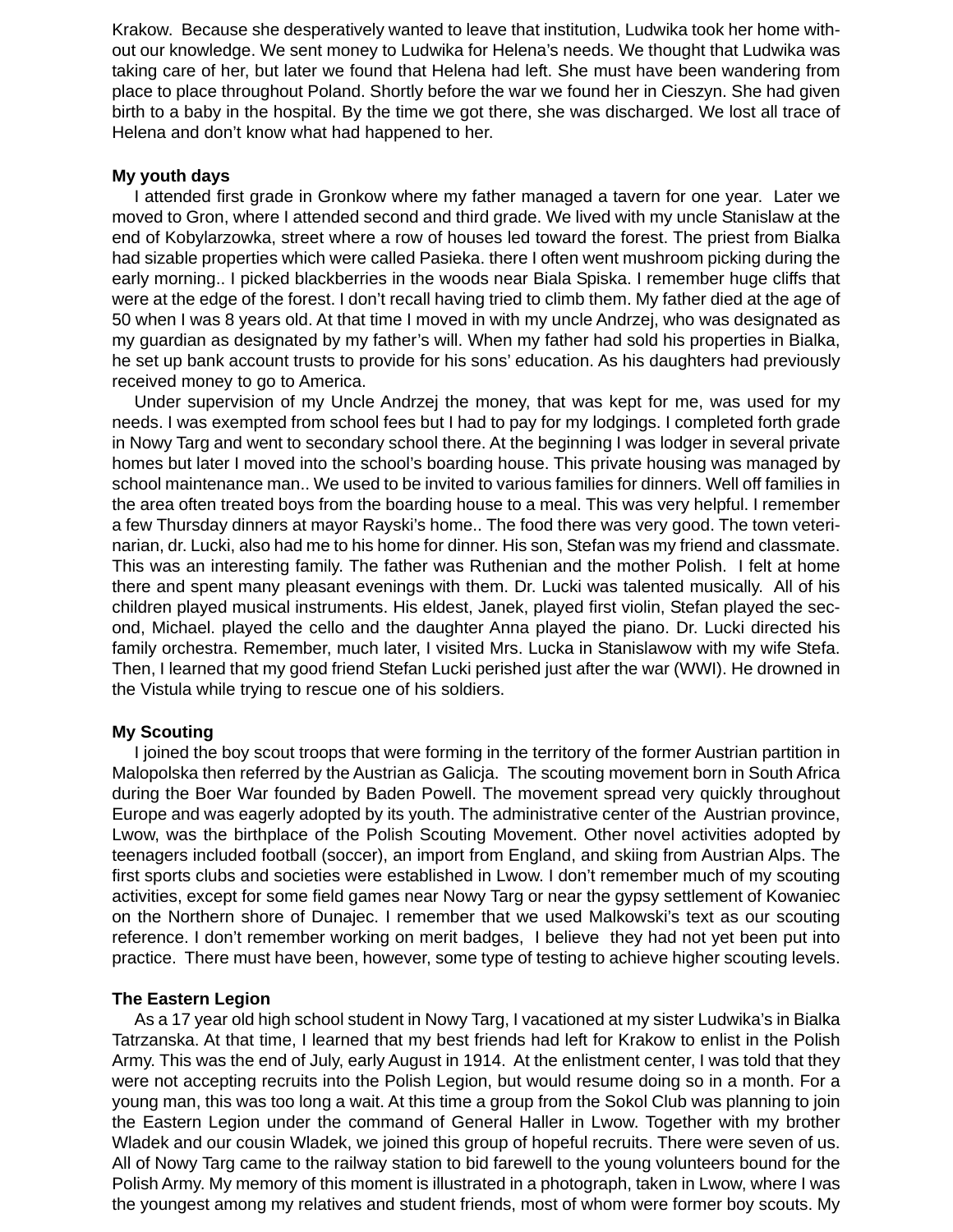time with the Eastern Legion was short lived for political reasons. The Austrians wanted the Eastern Legion to pledge its allegiance to them. We traveled from Lwow to Jaslo on foot. On the way,



Group of "Falcons" from Nowy Targ in Eastern Legion in Lwow. Albin is seated, his brother Wladyslaw on his left and their cousin Wladyslaw Nowobilski's on his right

hungry, I ate unripe apples on an empty stomach. This was my only meal and not surprisingly I became ill. In Jaslo two regiments were formed. We were armed well. From Jaslo we marched to Mszany Dolne, not far from Nowy Targ, and there we disbanded. The remaining regiment pledged obedience to the Austrians and joined the Second Brigade as a beginning regiment. The rest went home, just like the rest from Nowy Targ. I was very sick. Along the way my things and my rifle were stolen. I was unaware what was happening around me. I arrived at Nowy Targ and traveled on to Bialka. Winter came, and I stayed in Bialka. This was the story of my first "battle".

My cousin Wladek was a classmate of mine and also a fellow Eastern Legionist. In Mszana Dolna after the disbanding of the Legion, we went our separate ways. Wladek was admitted to the Austrian officer's school, completed his training and was sent to the Italian front. There, as a second lieutenant he

had an unfortunate incident for which he paid for with his life. The Austrian Army was made up of many nationalities. A frightened soldier stopped him at a checkpoint. Wladek must have answered incorrectly and the soldier shot him in the leg. Gangrene set in. In the hospital, he did not agree to an amputation, and died shortly thereafter. He was an ambitious young man.

#### **The Legion's First Brigade**

During the winter, my brother and I skied. Older than me, he was of the conscription age, and was to report for duty. Since he sprained his ankle skiing, his draft was postponed. In June of 1915 I was drafted by the Austrian army. I and another well built peasant were accepted, while the rest of the young weaklings were rejected. I was ordered to report in a month to the  $20<sup>th</sup>$  regiment



Albin Nowobilski on right with an officer in Legion's First Brigade

somewhere in Moravia. While waiting for the Austiran draft, my brother and I had learned of a recruitment office for the Polish Legion's First Brigade in Myslenice. We went there, were accepted as draftees and were sent immediately to Sandomierz. The command of the First Brigade was stationed in Sandomierz. We received our uniforms immediately. We trained for two weeks and were assigned shortly thereafter. In July of 1915 I was assigned and it took two months for me to be incorporated into the ranks of the third company of the First Brigade where Wladyslaw Langner (my grandson's wife's grandfather) was in command. My first battle was at Jablonka. In Polesie (a region on the eastern frontier), we tracked to Wolyn, where the battles were fought. Battles occurred in foxholes. I didn't last long, as in the middle of December I fell ill again. I was hospitalized in Dziedzice and in Bielsko. During my time in the Brigade I took my matriculation exams after my seventh lyceum grade. Thereafter, I was in the Kingdom, where I was sent to Kozienic for

my gear, and then sent back out into action. The November Oath was to be held in Baranowicze. The Prussians wanted to create a Polish Kingdom. After this, they sent word to form further regimens in the Kingdom. We were in Lomza, then later at Miechów. There, I came upon a regiment rebellion, a refusal to give their oath of allegiance. All of those from the Austrian occupation were sent back to Austrian authorities. I fell ill at that time with malaria. I had a very high fever and was taken to Ujazdowski Hospital in Warsaw. In November of 1917 I was at a health sanato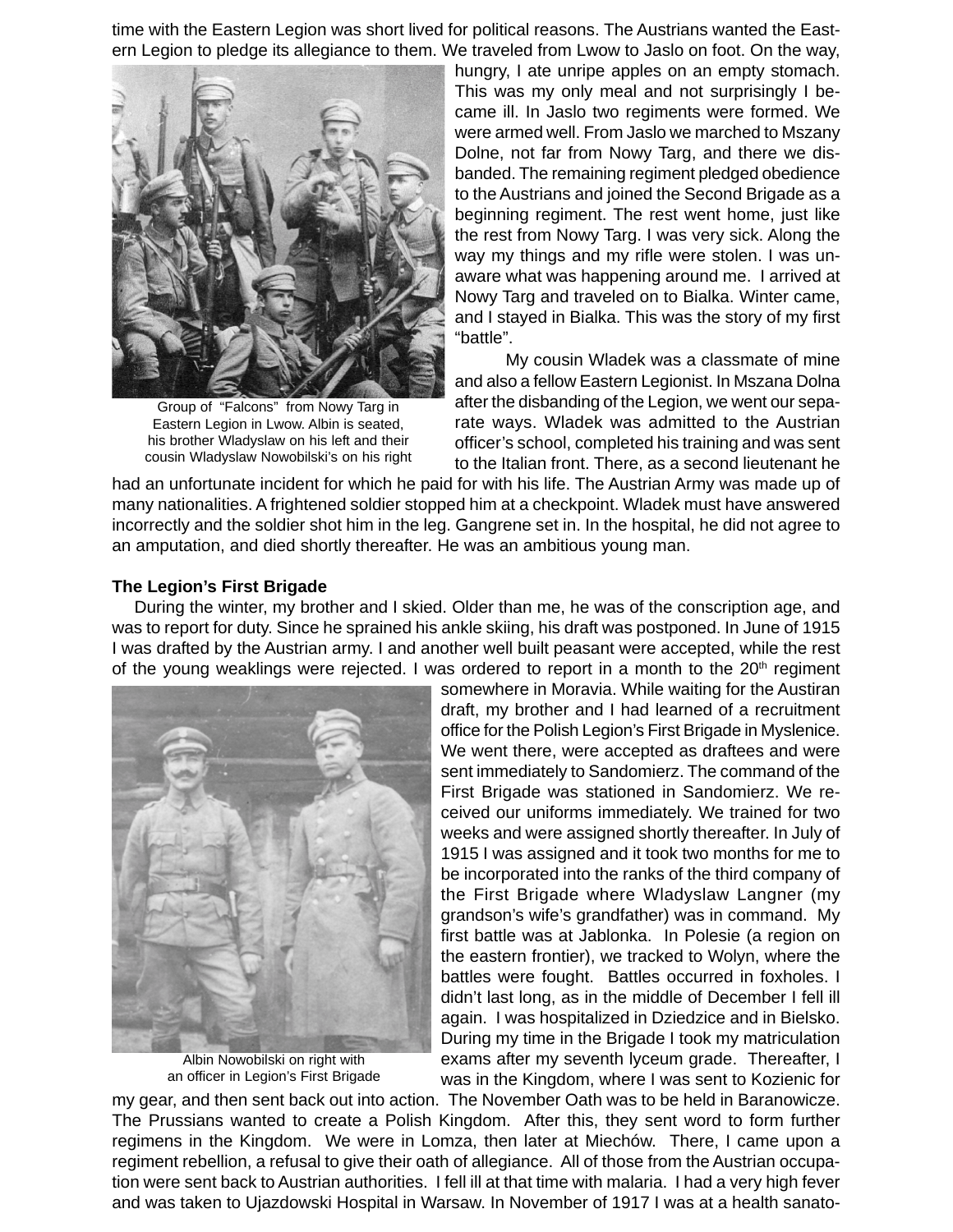rium in Kamienisk. During the time of my stay, the Germans imprisoned Pilsudski and Sosnkowski, and the rest of the "Kingdom" fighters were taken to prison camps. Those of us who had Austrian papers were sent back to the Austrian authorities. After some time, I found myself in Bolechow where the 2nd Brigade refused the oath of allegiance to the Austrians. In a week, we were behind barbed wire. I remember that they fed us with gruel three times daily, and this was for five days. Then they loaded us onto locked wagon trains, and took us to a prisoner camp in Huszt, Hungary. In Stanislawów, polish railroad workers pried open the door to our train wagon, and we all escaped. They helped cloth us in civilian dress, and got us railway documents from the area around Warsaw. For two or three days I lived at some lady's. Later, I returned to the Podhale mountains.

# **Working in the Nowy Targ Magistrate**

This was the beginning of 1918. I was almost 21 years old when I secured work in the office of the secretary of the magistrate in Nowy Targ. My job was to write official petitions. Highlanders (górale) came to the magistrate from all areas of the Podhale region, and I wrote them their petitions. I helped quite of few of these mountain folk, and for various reasons, to obtain exemption from conscription into the Austrian army. I understood enough German that this didn't go badly for me, and I began to make some money. I even did this outside of work, then the Highlanders brought me butter and cheese. I dropped by often to visit with my sister Ludwika. At that time, Ludwika was not yet married, and she was renting a small home, not far from the home we lived in as a family. I remember spending time fishing in our river's and in nearby mountain streams. The stream Czerwonka in Gronkow had trout. With my brother Wladek, we helped in the building of the new church in Bialka. Father Madej was the pastor at that time. I remember having adventures here, too. One time, as I was sleeping on the bench near the window at my sister's, I woke at daybreak and saw shining rifles through the window. The whole village was surrounded by Austrian military police who were looking for deserters. My sister hid my bed sheets, while I quickly hid in the cellar. My sister let the soldiers in, by there did not find me. Quickly, I returned to Nowy Targ by way of the forest. Interestingly, the Army did not search for deserters in the city.

# **The Second Regiment of Highland Riflemen**

In November of 1918, all was changing. In Bialka I disarmed the Austrian gendarme, and in Nowy Targ I reported to army command and was assigned to the 12<sup>th</sup> company,  $3<sup>rd</sup>$  battalion,  $2<sup>nd</sup>$ Podhale (Highland) Regiment. The 3<sup>rd</sup> battalion was being formed in the Podhale region. We stayed in Bialka for some time. General Rydz-Smigly, who was the commander of the 1<sup>st</sup>



Lt. Albin Nowobilski in 2nd Highlander Regiment Legionnaire's Regiment, sent documentation, at my request, that I had completed officer's training. Lis-Kula, at that time, lectured on tactics. On the basis of this documentation, I was given the rank of second lieutenant. We were sent to Skole, where battles with the Ukrainians were winding down at the time. Then we were sent to Kolomvia, and later to Stanislawów, where we were joint our regiment. In the end, our entire regiment was sent to occupy Pokucie, which had been previously occupied by the Romanians. We spent the whole winter in Pokucie. I stayed a few months in Zabie, the largest village in Pokucie. In the spring, there was an offensive on Kiev, and our regiment was sent to Zbrucz and then toward Kiev. In early 1920, the Bolsheviks attacked. Budienny's Army proceeded from the south with forces that greatly outweighed ours. Our parliament had not approved increasing the size of the Polish army. There was no understanding that we were there to help the Ukraine fight for its freedom. The Ukrainians also did not move with certainty.

Two divisions were formed, but that was not enough. We retreated through the Polesie region and Brzesc, in the direction of the Wieprz River. At Kock reinforcements came and then famous counterattack of Marshall Pilsudski army to the north at the Wieprz River. Warsaw was defending itself at that time. Father Skorupka perished there. We attacked on the  $15<sup>th</sup>$  of August (the offensive from the Wieprz) and advanced all the way to Bialystok. In Bialystok there was a momentary halt, and we were awarded feathers for our caps. Then, there was a battle at the Niemen River. I didn't participate in this battle, as I was on leave. Then we were sent to somewhere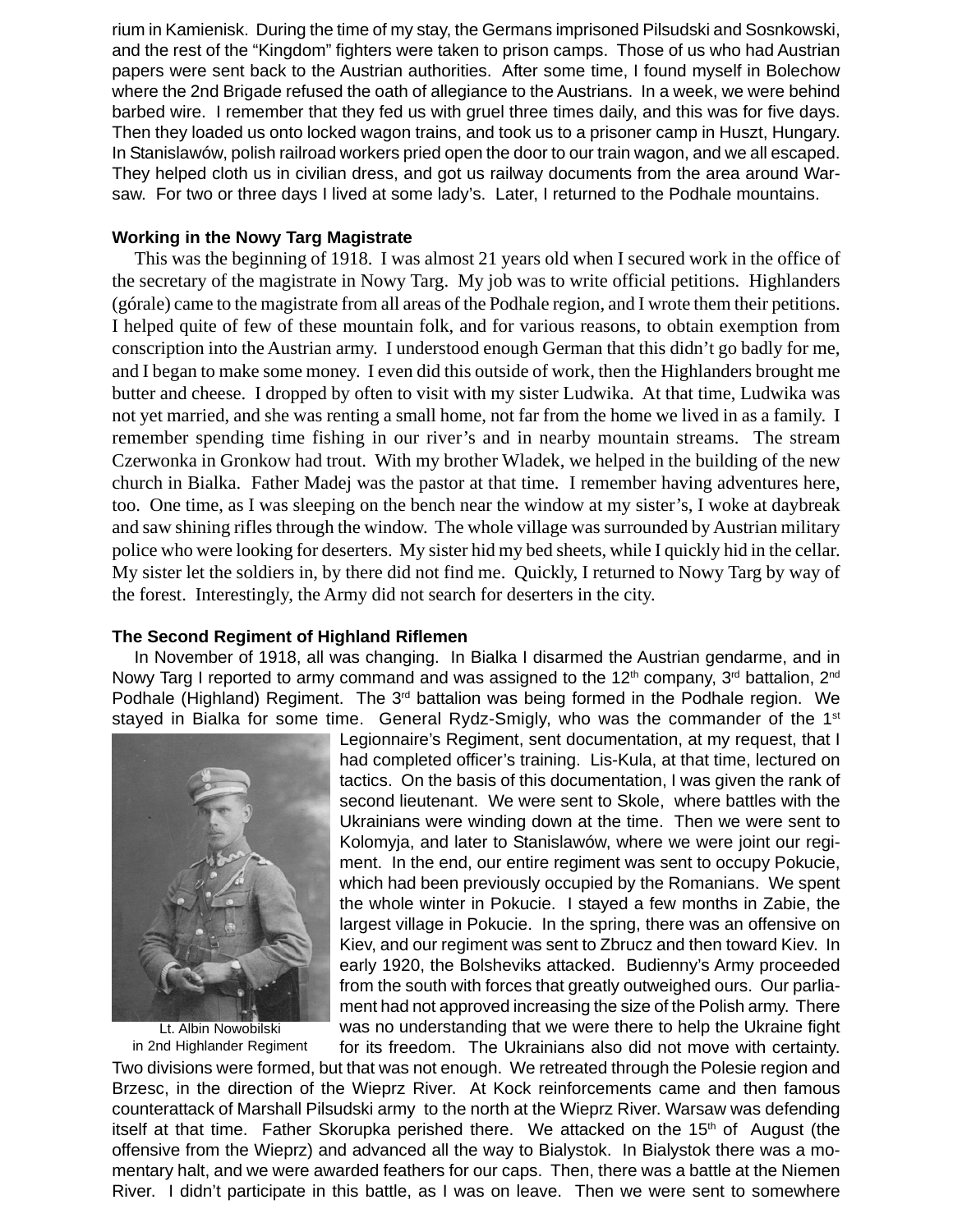around Vilnius. When it quieted down, we were withdrawn and our battalion was sent to Krosno rather than to Sanok. I stayed in Krosno for two months.

#### **Between the Wars**

In Krosno, officers were re-assigned, and I was transferred to Stryj to the  $6<sup>th</sup>$  PSP (Regiment of Highland Riflemen). From Stryj, I was transferred to the 73<sup>rd</sup> Infantry Regiment in Katowice. After a short stay, I was assigned to the KOP (Border Protection Corps) at the Russian border where I was stationed in Olchowczyk for 3 years. Then I was assigned to the  $3<sup>rd</sup>$  PSP in Bielsko. Before I



Capt. Albin Nowobilski

moved, however, I completed a 1-year sports CIF course at the University of Poznan. The whole family lived together for a year in Poznan. There, Stefania became seriously ill, and the boys were cared for by our sympathetic landlady. In Bielsko, we first lived in a hotel, until the time that our building was completed. For the next 10 years, we lived on the first floor of a newly built apartment building near the barracks of the 3<sup>rd</sup> Highland Riflemen's Regiment. For some time I commanded a company, and later I was transferred to administration as a regiment mobilization officer. In these 10 years, I participated in various regiment sports activities. Summers I played tennis on the court adjacent to the barracks. I either played or refereed in basketball, volleyball, or football (soccer). Winters I provided skiing lessons in Zwardonie and in Wisla

in 3rd Highlander Regiment for cadets. I took part in a Ski Tour throughout the Karpathians. My sons and I frequently hiked in the mountains. One time, we hiked from Bielsko to the Tatras where we slept in highlander shelters. We had one bicycle to transport our gear. My wife and I tried to develop an appreciation of music in our sons Leszek and Marek by sending them to violin lessons. These pre-war years in Bielsko were very peaceful and pleasant.

# **The Beginning of World War II**

On the day WWII broke out, September 1, 1939, I was an officer in charge of regimental procurement. I stayed In Bielsko until the last minute and was the last one to leave our barracks. The regiment had left for the front and I stayed to collect the remainder of our equipment. I then received orders to go East with the reserves. We marched for some time along the Vistula River and after almost two weeks, I caught up with my family in Brzezany, east of Lwów. From there, just before the Soviets invaded, I left for Hungary. My wife Stefa and the boys stayed in Brzezany for some time after the Russians came. Later, my wife's brother, Bronek, took them to his home in Stryj. By that time, I was interned in a camp in Hungary. I finally got to Budapest, and from there we were transferred to some island. As there was no room in the ports, we received passports and were sent to France by way of Yugoslavia and Italy. Many of our soldiers and officers were transported by this route by train until the time Italy entered World War II.

# **The Highlanders' Brigade in France.**

I arrived in France in January of 1940. A month later I was assigned to the Polish Highlanders' Brigade stationed in Coerquidan, Brittany. In April of 1940 our unit left for Narwik. There, the war lasted only one month. We landed near Narwik, and occupied the town. It was handed back to the to the Germans and when we had to retreat toward England. We were let off the ship in Brest, France. This was a mistake, as we were almost in England. We were armed with rifles and machine guns, but had no artillery. The entire Brigade was assigned the French to help in the battle against the Germans. The Germans had already occupied Paris and were advancing. Our Brigade positioned itself near the small town of Dol, located between Rennes and St. Malo. On the second or third day we had to retreat. I was able to send part of my unit to England (a platoon of communications staff, engineers, the chaplain, and the veterinary officer.) The administrative platoon and I were left without transportation. I could have gotten onto one of the transport vehicles, but it would not have been appropriate. I was in charge of the company consisting of specialized support and had to stay with those that remained. Shortly thereafter, a Parisian tourist coach destined for Nantes arrived. There were few seats available. Several soldiers and I jumped on the bus. About a half hour later, a car came to pick me up, but I was already on my way to Nantes.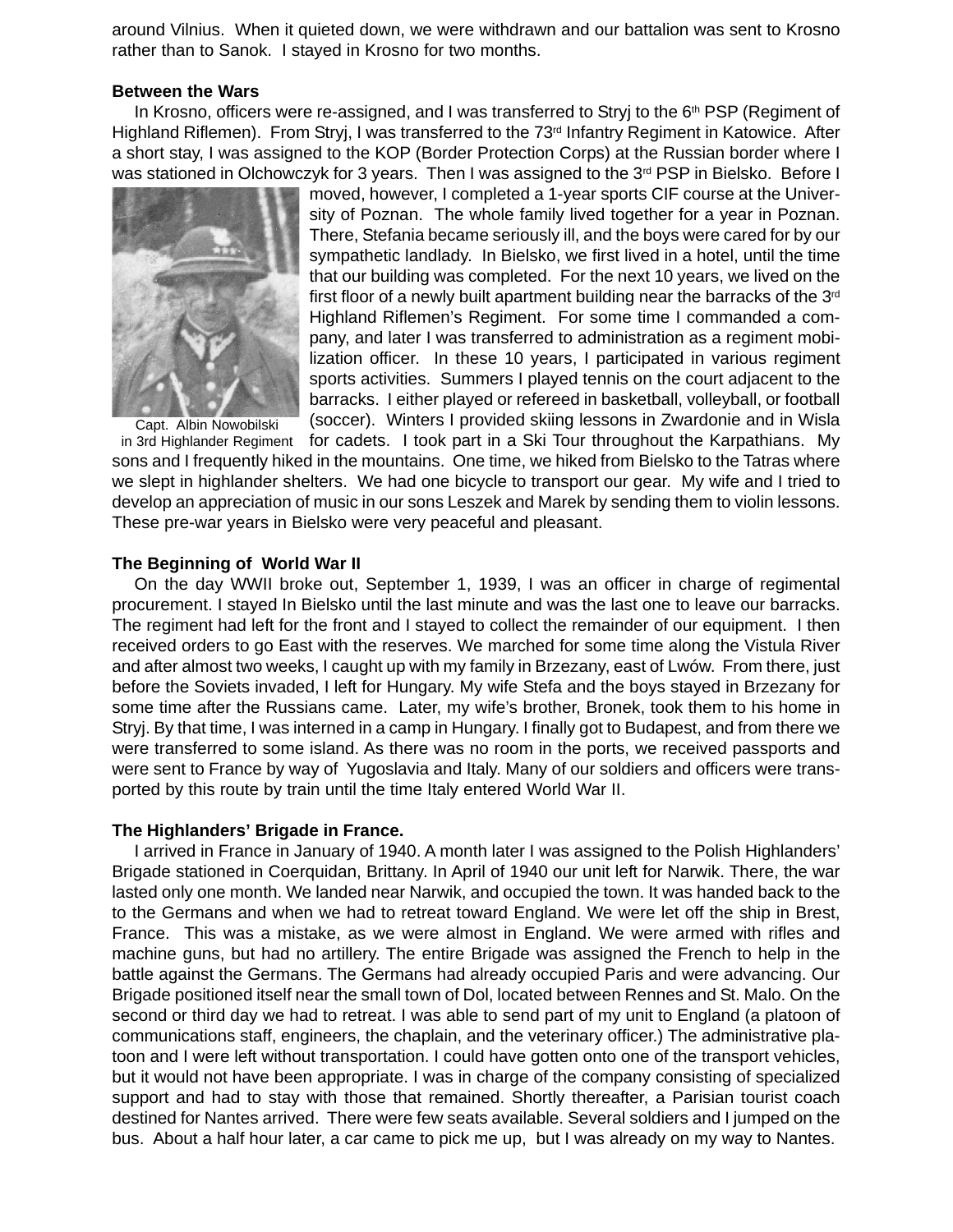#### **In Occupied France**

Sometime in the night the Germans caught up with us. I reversed my cap to hide the Polish Eagle and I removed all insignia from my French uniform. The German soldiers looked at all the passengers and allowed us to continue our journey. This is how we reached Nantes, located at the mouth of the river Loire. Together with one of my companions, (a non-commissioned officer from the eastern part of Poland) we went to the store to quickly buy civilian clothing and changed. We also bought two bicycles. Dressed as civilians we intended to cycle south. While we were at the barber's for a shave, the Germans marched into town and placed guards at the bridge over the Loire. It was now impossible to get to the other side of the river by bridge. We went East up along the river Loire to the nearby village of Angers where we lived for a month. This was in the occupied part of France. In the village, people knew we were Poles and it is there that we found out that the Polish government in exile was formed in England, and that there was a delegation in Toulouse, in unoccupied France. We decided to go there on our bicycles. All nearby bridges were destroyed by the war, but somehow we managed to cross the river in an area where the other side of the river was also under German occupation. From there, we got closer to the border between the occupied and "free" parts of France. We thoroughly investigated the location for German posts. In one place I almost identified myself by asking the Germans how to get on the other side. I was told to get passes at German headquarters. Since we knew where the guards and posts were located, we went through the wooded area to get to the other side and then went South.

# **In Unoccupied France.**

After crossing the border, we rode our bicycles along a beautiful road for some 100 miles to Toulouse. We did that stretch in one day. At our delegation in Toulouse we received some cash and were assigned to different camps. These camps were under French supervision, but it was not an internment; one could work there. As officers, we were assigned to different locations. Together with ten to twenty officers, we went to Montreque at the junction of the rivers Garonne and Tarn. I stayed there for a year and I was able to speak French rather well. At the time, there were possibilities of getting to England. At this time one could travel, so they sent me to Toulon de Bormes, a resort by the sea. There we gathered so that we could go by groups to Perpignan, from where guides would lead us past the border to Spain. At that time there was no other route to England. The Vichy government could not allow the organization of any military units. But they did give us food and aid.

# **Internment in Spain**

It took us five days to pass through the mountains into Spain to the town of Figueras. I would have gotten further, but I lost patience with my group. I was the oldest and led the others, but the young men whined constantly. They didn't expect me to have such endurance. The Spaniards did not allow free travel in their country, so we moved only at night. When we passed Figueras I thought we would reach some railroad tracks and then settle in a nearby forest to spend the next day. Since my companions kept accusing me of being too cautious, we continued walking while dusk was approaching. We were spotted by the Spanish police. They arrested us and held us for three days, providing little food. We still had our rations, so we were able to hold out. We were taken through Barcelona to the camp Miranda de Ebro in northern Spain. When I arrived there, first lieutenant Dubicki (a  $3<sup>rd</sup>$  Podhalan Rifle Regiment officer from Bielsko) immediately took me under his care. He welcomed me with tomatoes, onions, bread and butter. At the time I arrived, it was still possible to get leave to go to town, but it was later forbidden. We were guarded by the Spanish army. Our camp was surrounded by barbed wire fences and spotlights. Conditions were bearable, but one had to somehow make do. We were served soup made of fayva bean peels, a bit of oil and potato just for taste – it was satisfactory nourishment. On Sundays we would receive a few pieces of meat, potatoes, rice with small blue snails, and a thimble of rum. We all received supplements from the Red Cross: tuna and various other canned goods, as well as 5 pesetas daily. That was a great help, because there was a store in camp where we could buy anything: butter, tasty black bread, onions, tomatoes and other things. On the black market one could also buy alcohol and Spanish red wines – strong, very good. Our camp was near the mountains in northern Spain so during the winter it was quite cold. Using paper and plaster, we made smaller rooms in our barracks. Our specialists made small stoves of iron sheets.

We bought wood which we burned in these stoves to both warm us and cook our potatoes with tuna – which were quite tasty. Our time was spent bearably. We had a library of English and